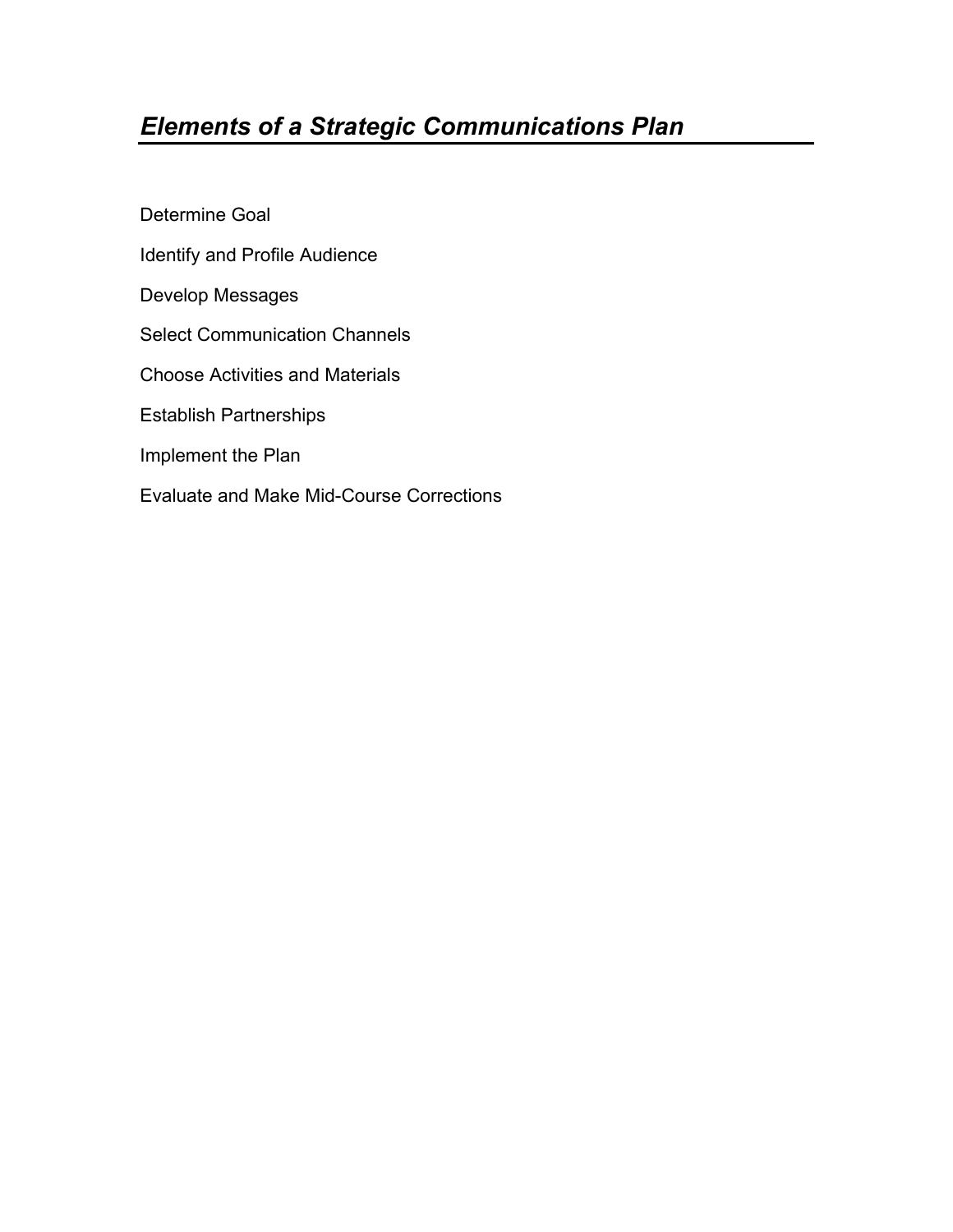## Step 1: Determine Goal

To initiate a successful and effective communications effort, start with an assessment of your current organizational goals. Examine what your organization stands for—its mission, values and beliefs. Look closely at who your organization is serving. This process will help narrow and sharpen the focus for your *communication initiative*(s).

\_\_\_\_\_\_\_\_\_\_\_\_\_\_\_\_\_\_\_\_\_\_\_\_\_\_\_\_\_\_\_\_\_\_\_\_\_\_\_\_\_\_\_\_\_\_\_\_\_\_\_\_\_\_\_\_\_\_\_\_\_\_\_\_\_\_\_\_\_

 $\_$  $\_$ 

 $\_$ 

\_\_\_\_\_\_\_\_\_\_\_\_\_\_\_\_\_\_\_\_\_\_\_\_\_\_\_\_\_\_\_\_\_\_\_\_\_\_\_\_\_\_\_\_\_\_\_\_\_\_\_\_\_\_\_\_\_\_\_\_\_\_\_\_\_\_\_\_\_

\_\_\_\_\_\_\_\_\_\_\_\_\_\_\_\_\_\_\_\_\_\_\_\_\_\_\_\_\_\_\_\_\_\_\_\_\_\_\_\_\_\_\_\_\_\_\_\_\_\_\_\_\_\_\_\_\_\_\_\_\_\_\_\_\_\_\_\_\_ \_\_\_\_\_\_\_\_\_\_\_\_\_\_\_\_\_\_\_\_\_\_\_\_\_\_\_\_\_\_\_\_\_\_\_\_\_\_\_\_\_\_\_\_\_\_\_\_\_\_\_\_\_\_\_\_\_\_\_\_\_\_\_\_\_\_\_\_\_  $\_$  $\_$ 

 $\_$ \_\_\_\_\_\_\_\_\_\_\_\_\_\_\_\_\_\_\_\_\_\_\_\_\_\_\_\_\_\_\_\_\_\_\_\_\_\_\_\_\_\_\_\_\_\_\_\_\_\_\_\_\_\_\_\_\_\_\_\_\_\_\_\_\_\_\_\_\_ \_\_\_\_\_\_\_\_\_\_\_\_\_\_\_\_\_\_\_\_\_\_\_\_\_\_\_\_\_\_\_\_\_\_\_\_\_\_\_\_\_\_\_\_\_\_\_\_\_\_\_\_\_\_\_\_\_\_\_\_\_\_\_\_\_\_\_\_\_ \_\_\_\_\_\_\_\_\_\_\_\_\_\_\_\_\_\_\_\_\_\_\_\_\_\_\_\_\_\_\_\_\_\_\_\_\_\_\_\_\_\_\_\_\_\_\_\_\_\_\_\_\_\_\_\_\_\_\_\_\_\_\_\_\_\_\_\_\_

What issue is most important to your organization right now?

Who is most affected by the issue stated above?

Who makes decisions about the issue?

What is the overall goal you want to achieve? (i.e., What change would you be able to observe?) (Be specific.)

What tangible outcomes would you like to achieve through a communications effort? i.e., How will you know you are achieving your goals? (Be specific. What would you see, hear, or have in-hand that would let you know you are making progress toward the goal?)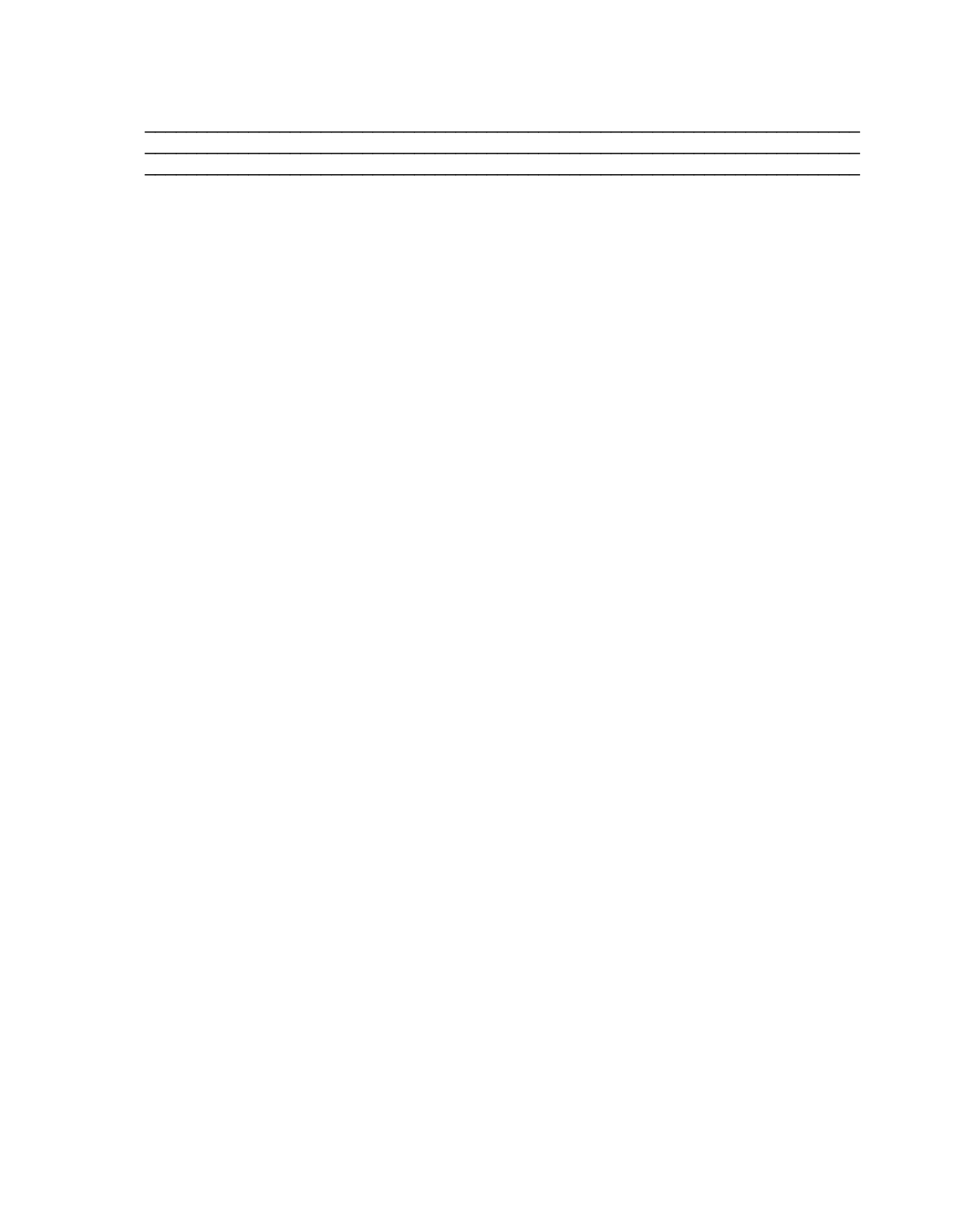# Step 2: Identify and Profile the Audiences

Once you've identified your key issues, it's time to identify and profile specific audiences to target with a communications initiative.

The reason for taking the time to look this closely at your audiences is that this kind of background information is essential in choosing the most effective ways to communicate with the audience. Madison Avenue has learned this lesson well, now we need to apply some of the same kind of thinking to communicating about your issue.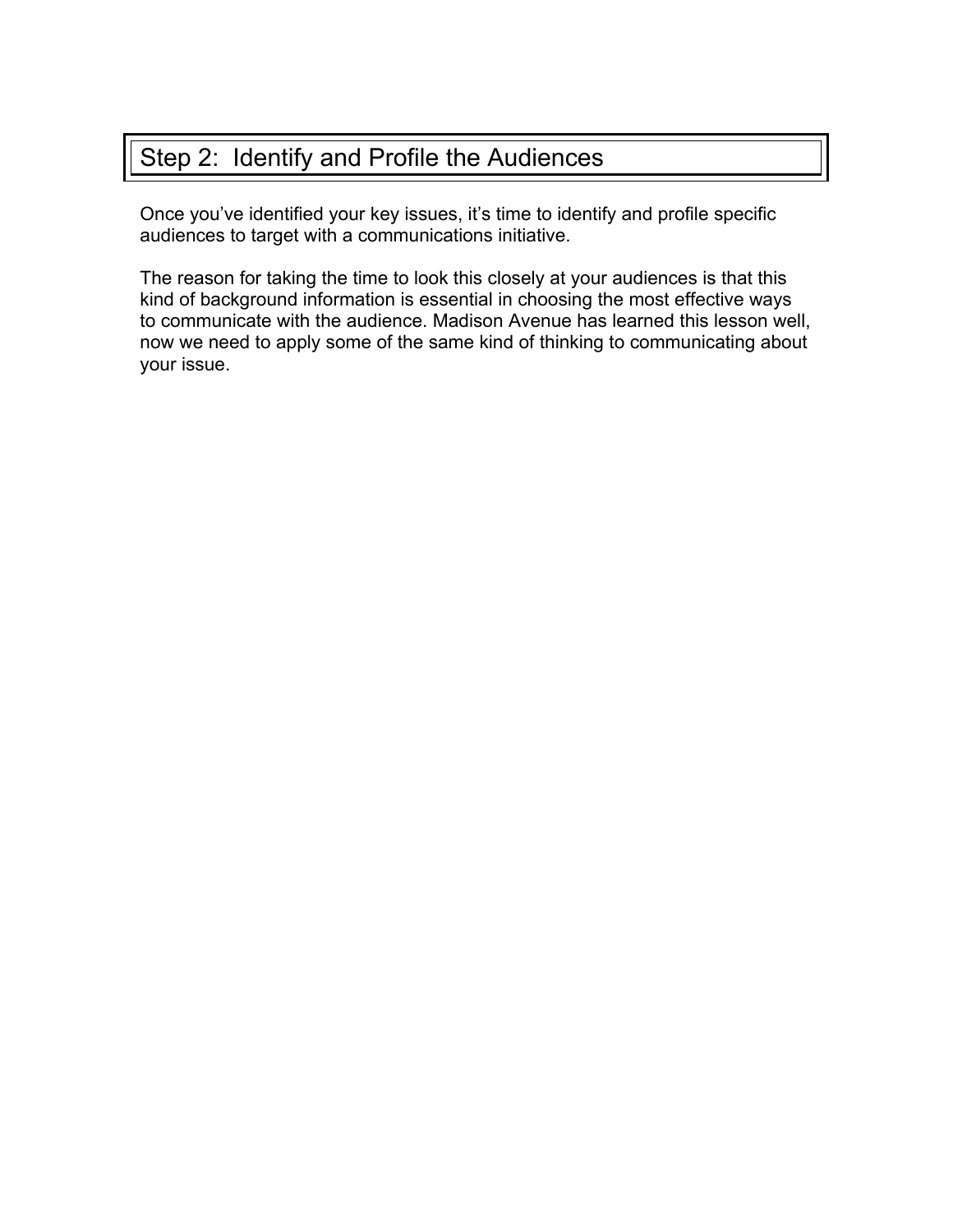# Audience Definition Worksheet

Of the audiences listed on the Step 1 worksheet, whose knowledge, attitudes and behavior must be changed in order to meet your goal? *(These groups now become your primary audiences.)*

 $\_$  $\_$ 

\_\_\_\_\_\_\_\_\_\_\_\_\_\_\_\_\_\_\_\_\_\_\_\_\_\_\_\_\_\_\_\_\_\_\_\_\_\_\_\_\_\_\_\_\_\_\_\_\_\_\_\_\_\_\_\_\_\_\_\_\_\_\_\_\_\_\_\_\_

\_\_\_\_\_\_\_\_\_\_\_\_\_\_\_\_\_\_\_\_\_\_\_\_\_\_\_\_\_\_\_\_\_\_\_\_\_\_\_\_\_\_\_\_\_\_\_\_\_\_\_\_\_\_\_\_\_\_\_\_\_\_\_\_\_\_\_\_\_

 $\mathcal{L}_\mathcal{L} = \mathcal{L}_\mathcal{L} = \mathcal{L}_\mathcal{L} = \mathcal{L}_\mathcal{L} = \mathcal{L}_\mathcal{L} = \mathcal{L}_\mathcal{L} = \mathcal{L}_\mathcal{L} = \mathcal{L}_\mathcal{L} = \mathcal{L}_\mathcal{L} = \mathcal{L}_\mathcal{L} = \mathcal{L}_\mathcal{L} = \mathcal{L}_\mathcal{L} = \mathcal{L}_\mathcal{L} = \mathcal{L}_\mathcal{L} = \mathcal{L}_\mathcal{L} = \mathcal{L}_\mathcal{L} = \mathcal{L}_\mathcal{L}$ 

Who else is affected if you succeed in your goal? (secondary audience)

Are there others who can influence primary and secondary audiences? (tertiary audiences) (You may wish to design a communication initiative to reach some of these audiences as well. Or you may see a role for these folks as "allies and partners".)

\_\_\_\_\_\_\_\_\_\_\_\_\_\_\_\_\_\_\_\_\_\_\_\_\_\_\_\_\_\_\_\_\_\_\_\_\_\_\_\_\_\_\_\_\_\_\_\_\_\_\_\_\_\_\_\_\_\_\_\_\_\_\_\_\_\_\_\_\_ \_\_\_\_\_\_\_\_\_\_\_\_\_\_\_\_\_\_\_\_\_\_\_\_\_\_\_\_\_\_\_\_\_\_\_\_\_\_\_\_\_\_\_\_\_\_\_\_\_\_\_\_\_\_\_\_\_\_\_\_\_\_\_\_\_\_\_\_\_

Now you are ready to complete worksheets for each of your audiences identified above. (see next page)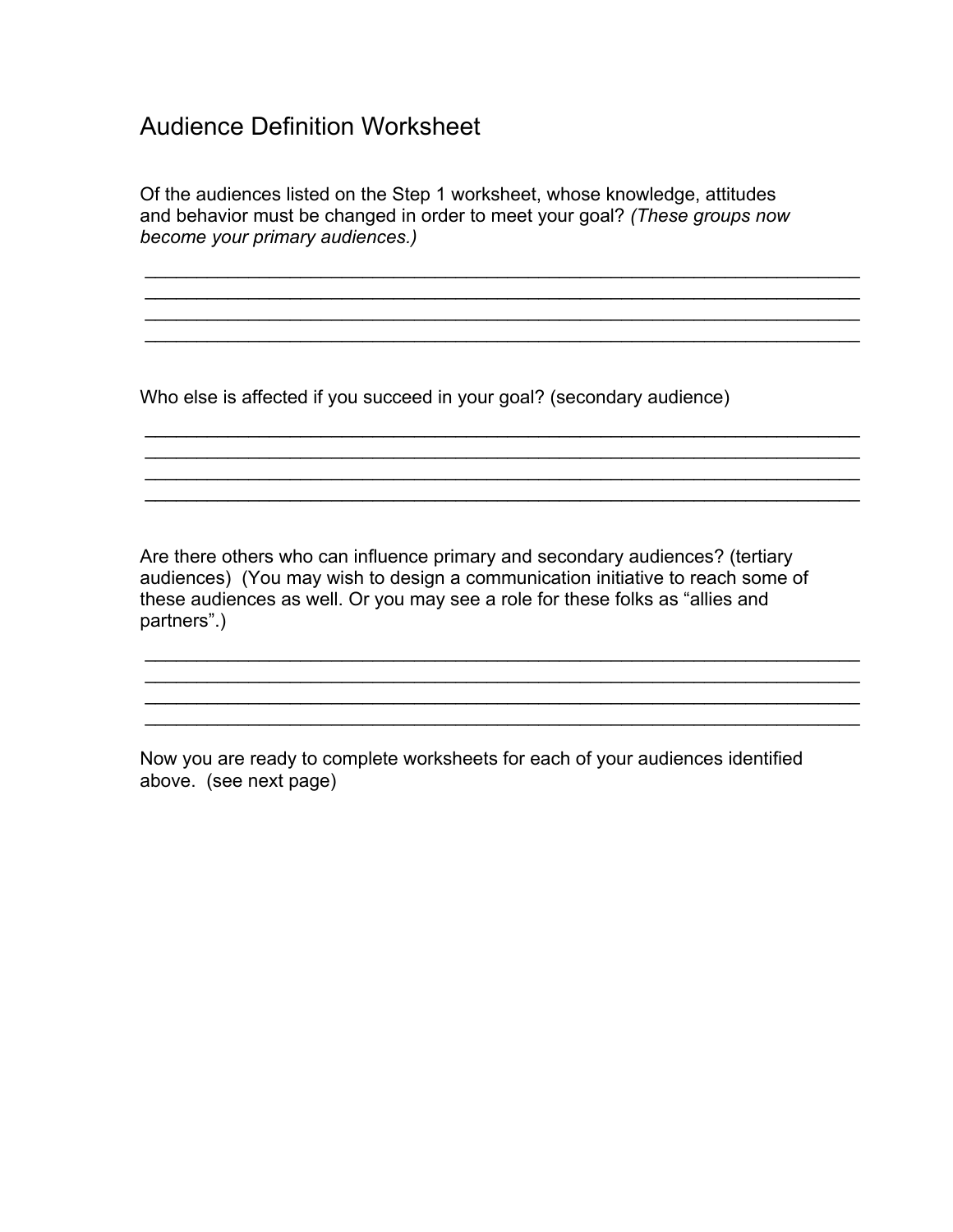### **Audience Segmentation Worksheet**

(Note: you will probably need to make multiple copies of this worksheet.)

Audience:

Describe what you know about this audience's knowledge, attitudes and behaviors as they relate to your issue:

What are the barriers to this audience fully supporting or participating in reaching your goal? What are the benefits if they do?

What are the characteristics of this audience? How do they spend their time? What is their gender, ethnicity and income level? How have they been educated? What are the language considerations? What or who are they influenced by? What makes new information credible for them? What or who could motivate change or action?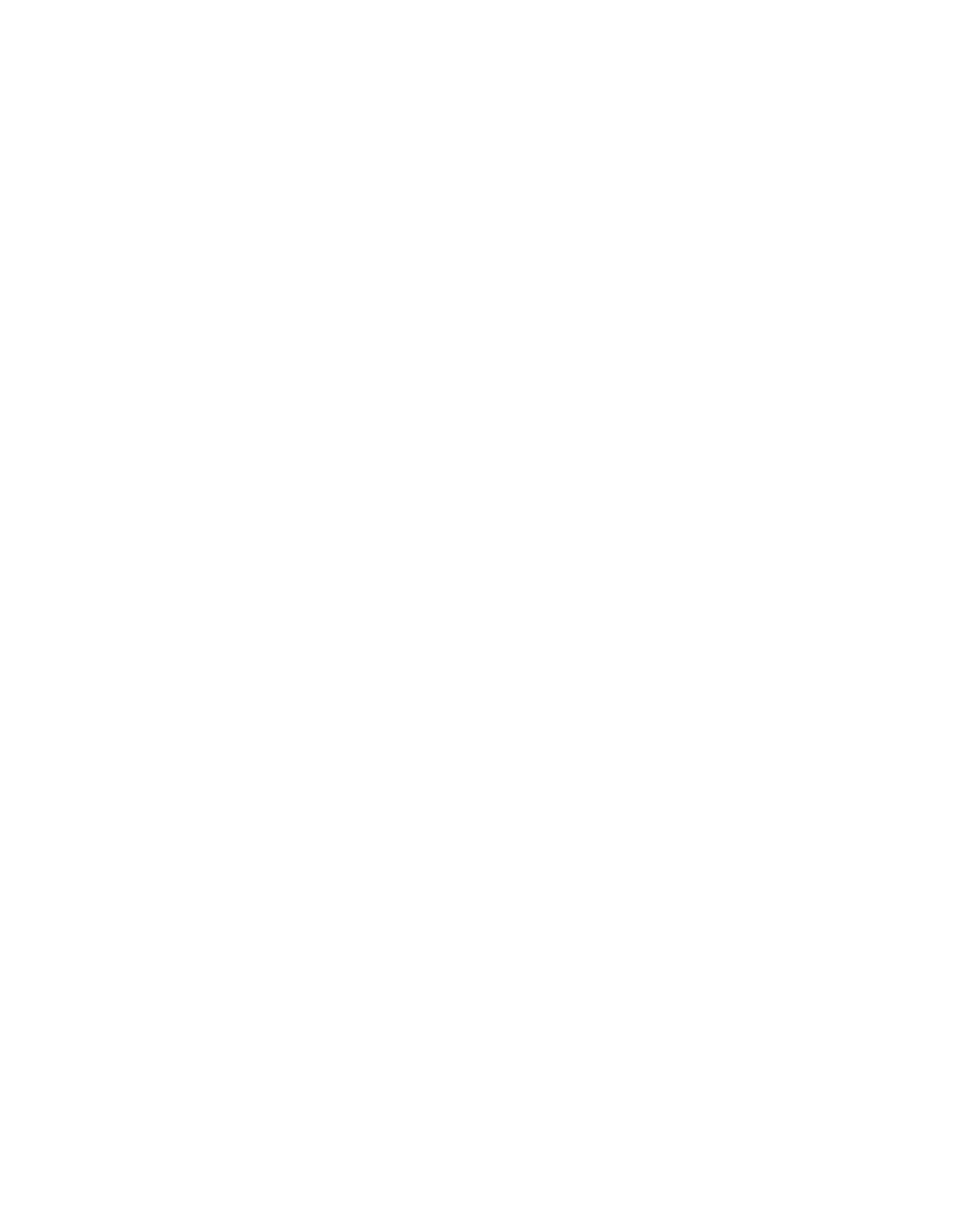# Step 3: Develop Messages

Your messages are closely tied to your goal and objectives. They deliver important information about the issue and compel the targeted audience to think, feel, or act. They can:

- Show the importance, urgency, or magnitude of the issue
- Show the relevance of the issue
- Put a "face" on the issue
- Be tied to specific audience values, beliefs, or interests of the audience
- Reflect an understanding of what would motivate the audience to think, feel, or act
- Be culturally relevant and sensitive
- Be Memorable

The messages you develop by using the worksheet provided in this section can be used in many ways. First, they are a set of statements that you and your team agree upon as conveying the key information for your initiative. They will not include all the detail and supporting ideas and data that you may use in printed materials or other forms of communication. The messages you develop in the worksheets can become the underlying themes for your materials and activities. You may develop slogans based on them. You may develop sets of talking points that members of your team will use in making presentations. And they easily become the basis for radio and print PSAs, the genesis for posters, and may suggest topics for fact sheets, drop-in articles, and even letters to the editor or newspaper editorials.

Before turning to the Message Development Worksheet, take a few moments to read "Considerations for Message Construction."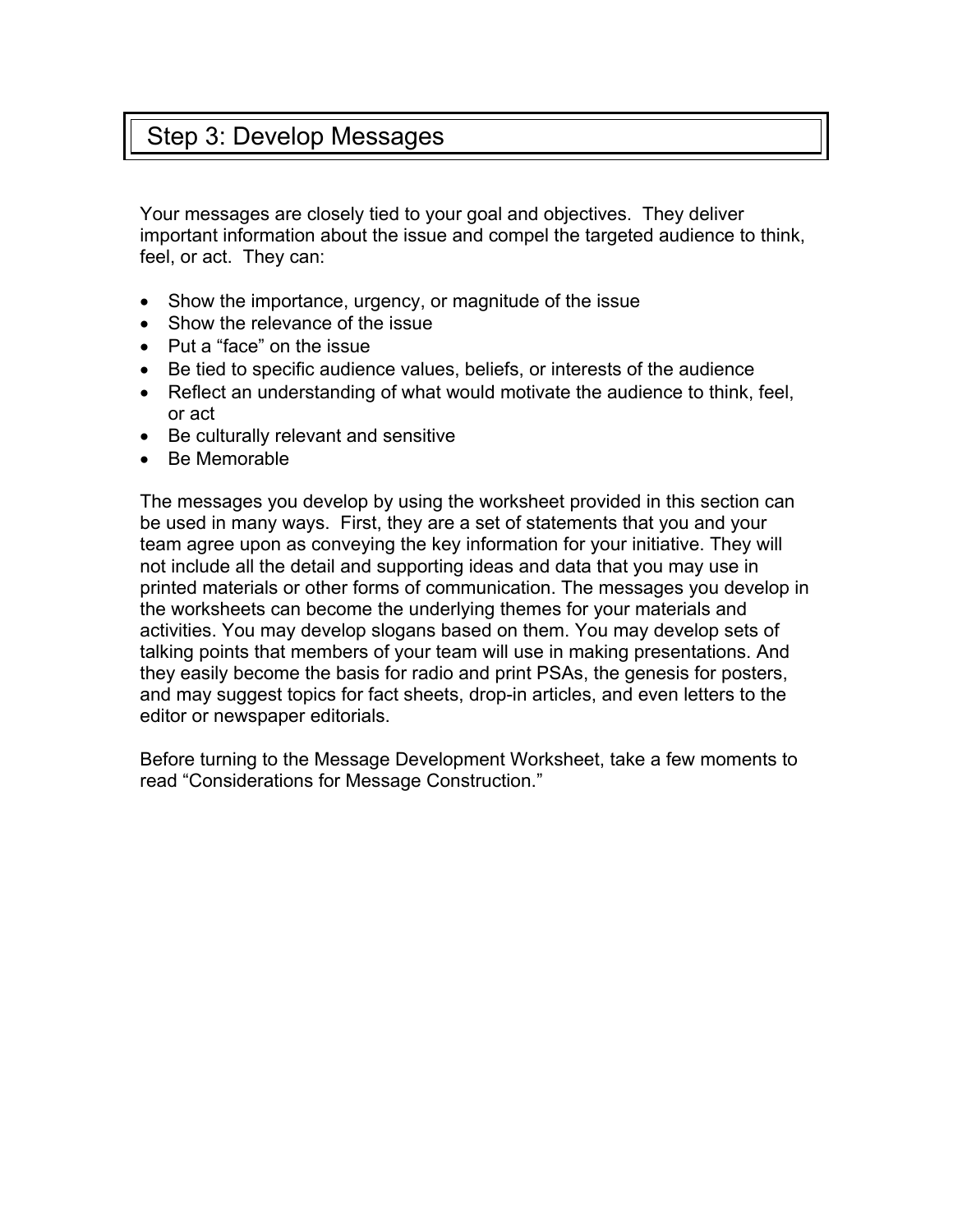# *Considerations for Message Construction*

Both the *channel* (the conduit for sending your message to the chosen target audience) and the *purpose* of communicating environmental information influence message design. Information may be designed to convey new facts, alter attitudes, change behavior, or encourage participation in decision-making. Some of these purposes overlap; often they are progressive. That is, for persuasion to work, the public must first receive information, then understand it, believe it, agree with it, and then act upon it. Regardless of the purpose, messages must be developed with consideration of the desired outcome. Factors that help determine public acceptance include:

- **Clarity—**Messages must clearly convey information to assure the public's understanding and to limit the changes for misunderstanding or inappropriate action. Clear messages contain as few technical/scientific/bureaucratic terms as possible, and eliminate information that the audience does not need in order to make necessary decisions (such as unnecessarily detailed explanations). Readability tests can help determine the reading level required to understand drafted material and help writers to be conscientious about the selection of words and phrases.
- **Consistency—**In an ideal world there would be specific consensus on the meaning of new findings, and all messages on a particular topic would be consistent. Unfortunately, consistency is sometimes elusive. Experts tend to interpret new data differently, making consensus among government, industry, and public interest groups difficult.
- **Main points—**The main points should be stressed, repeated, and never hidden within less strategically important information.
- **Tone and appeal—**A message should be reassuring, alarming, challenging, or straightforward, depending upon the desired impact and the target audience. Messages should also be truthful, honest and as complete as possible.
- **Credibility—**The spokesperson and source of the information should be believable and trustworthy.
- **Public need—**For a message to break through the "information clutter" of society, messages should be based on what the target audience perceives as most important to them, what they want to know, and not what is most important or most interesting to the originating agency.

Prior to final production, messages should be pretested with the target audiences (and in some cases with channel "gatekeepers") to assure public understanding and other intended responses.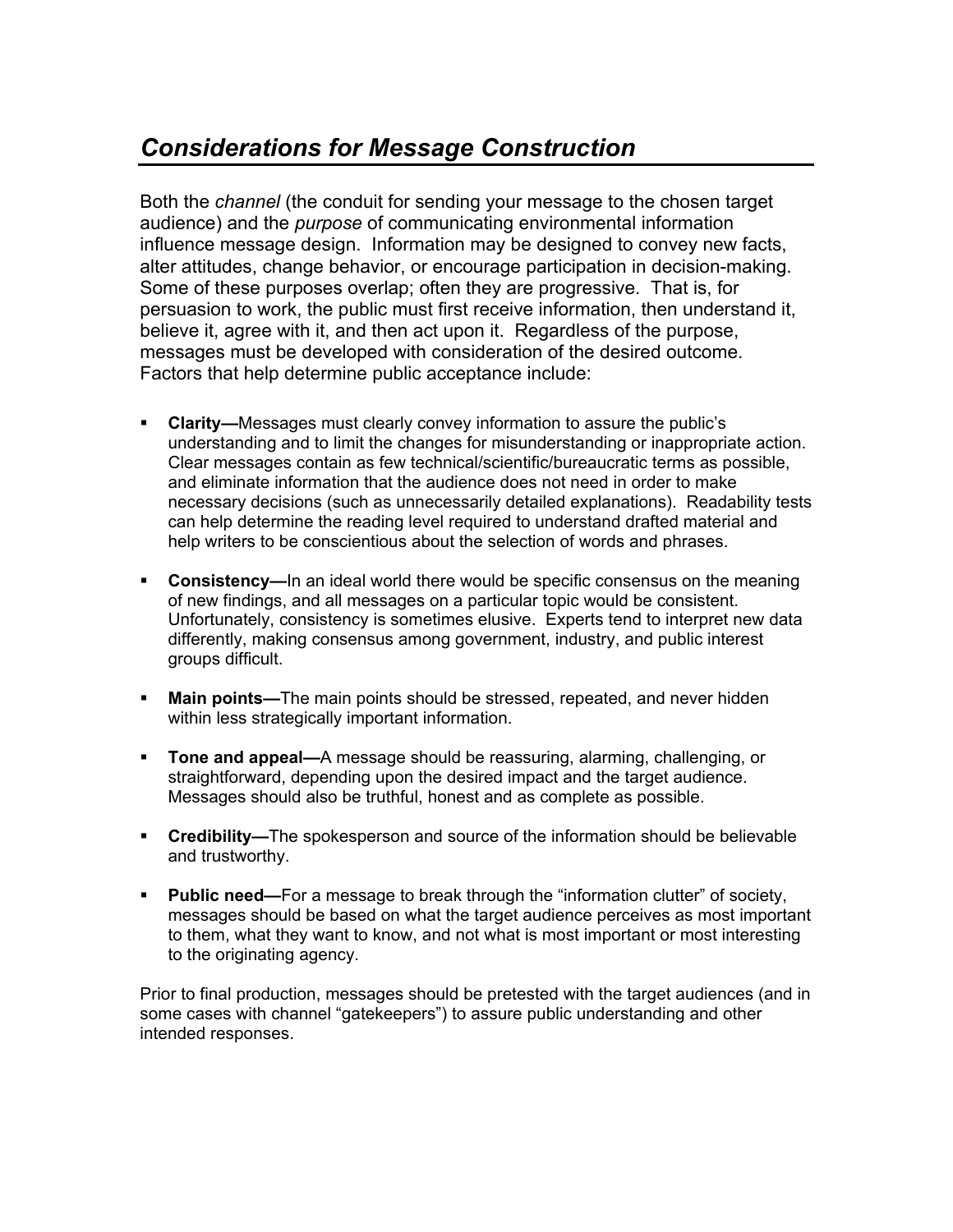Source: *Making Health Communication Programs Work: A Planner's Guide,* Office of Cancer Communications, National Cancer Institute, National Institutes of Health (1992).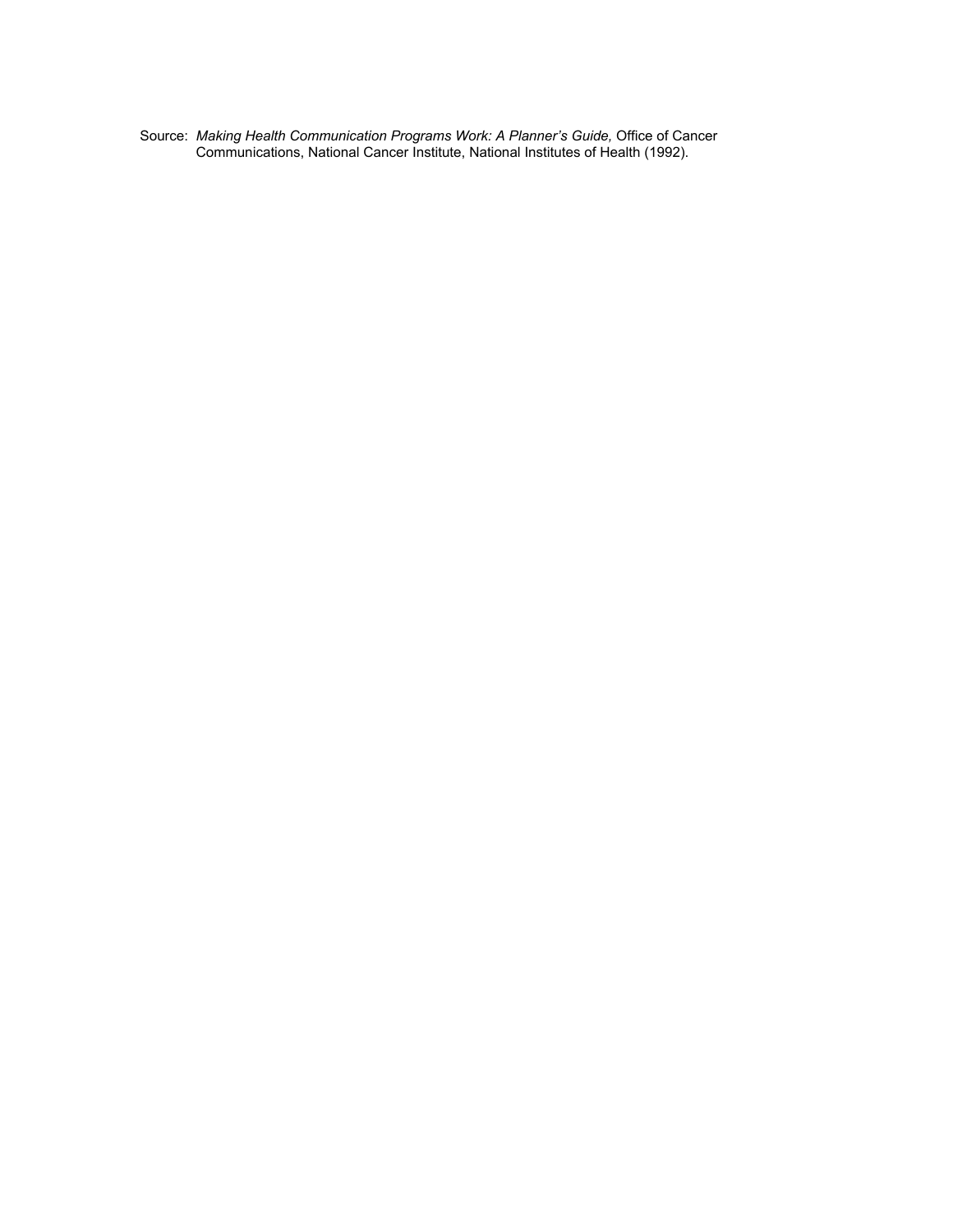### Message Worksheet (one for each audience)

Note: Refer to your completed worksheets for Steps 1 & 2.

Audience

What are the barriers and benefits to your audience thinking, feeling, or acting on your issue?

What change in attitude (the way they feel about the issue) do you want to motivate in your audience to meet your goal?

What change in the **behavior** (day-to-day actions) of your audience are trying to achieve?

Now, based on what you know about your audience needs to hear in order to think, feel or act, what are the three most compelling sentences you could use to motivate the audience? These are your messages.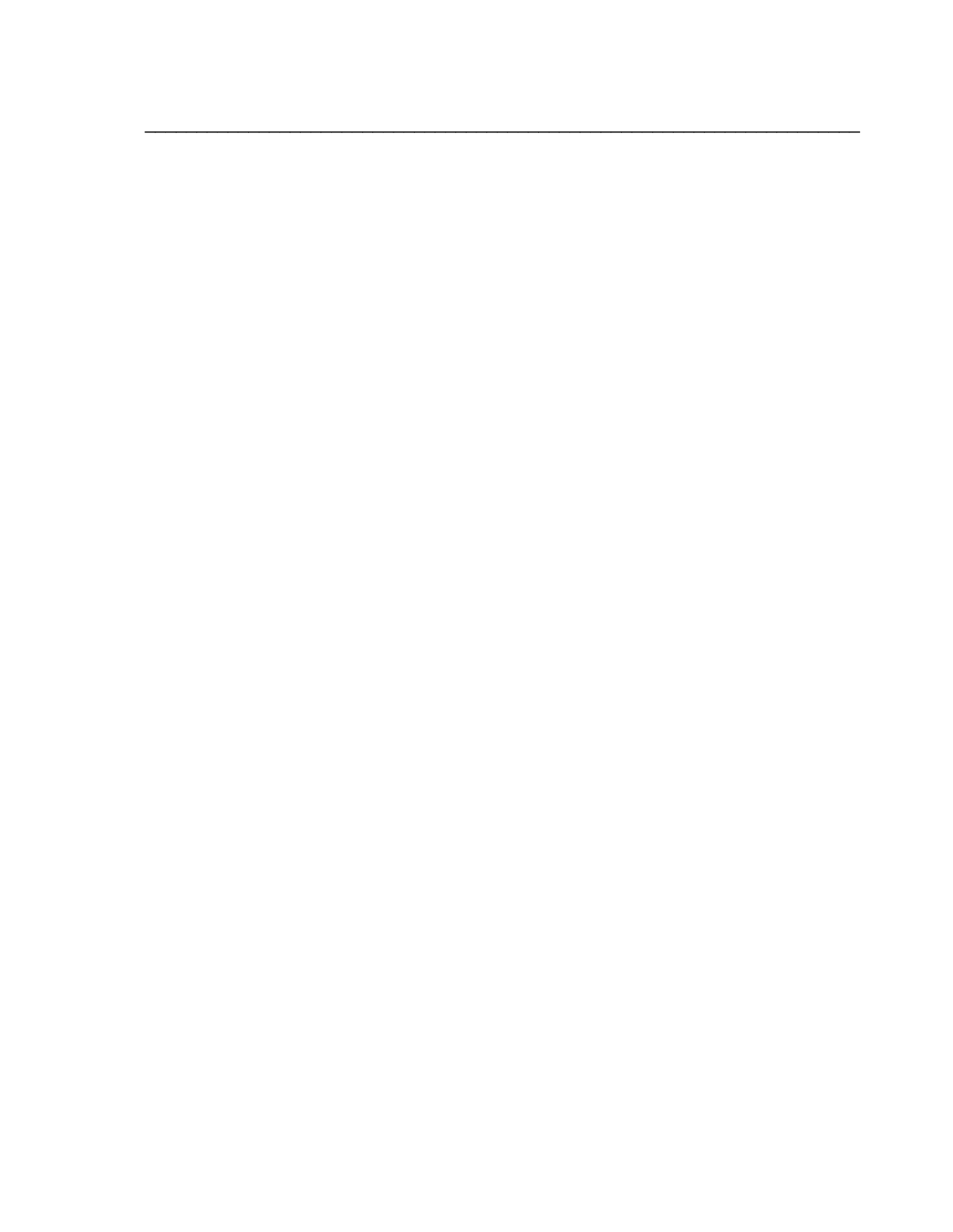# Step 4: Select Communication Channels

Communications channels carry the messages to the target audiences. Channels take many forms and there is an infinite list of possibilities. Answering some key questions will aid you in identifying the most effective channels for reaching your audiences.

Sample Channels

Television stations Radio stations **Newspapers** Web sites Community centers Street festivals Laundromats City government offices (e.g. Division of Motor Vehicles) Malls Parks Schools, colleges, vocational and language training centers Libraries Recreation centers (e.g. basketball courts or soccer fields) Community non-profit offices Transportation depots/stations **Supermarkets** Fast food restaurants Literature Racks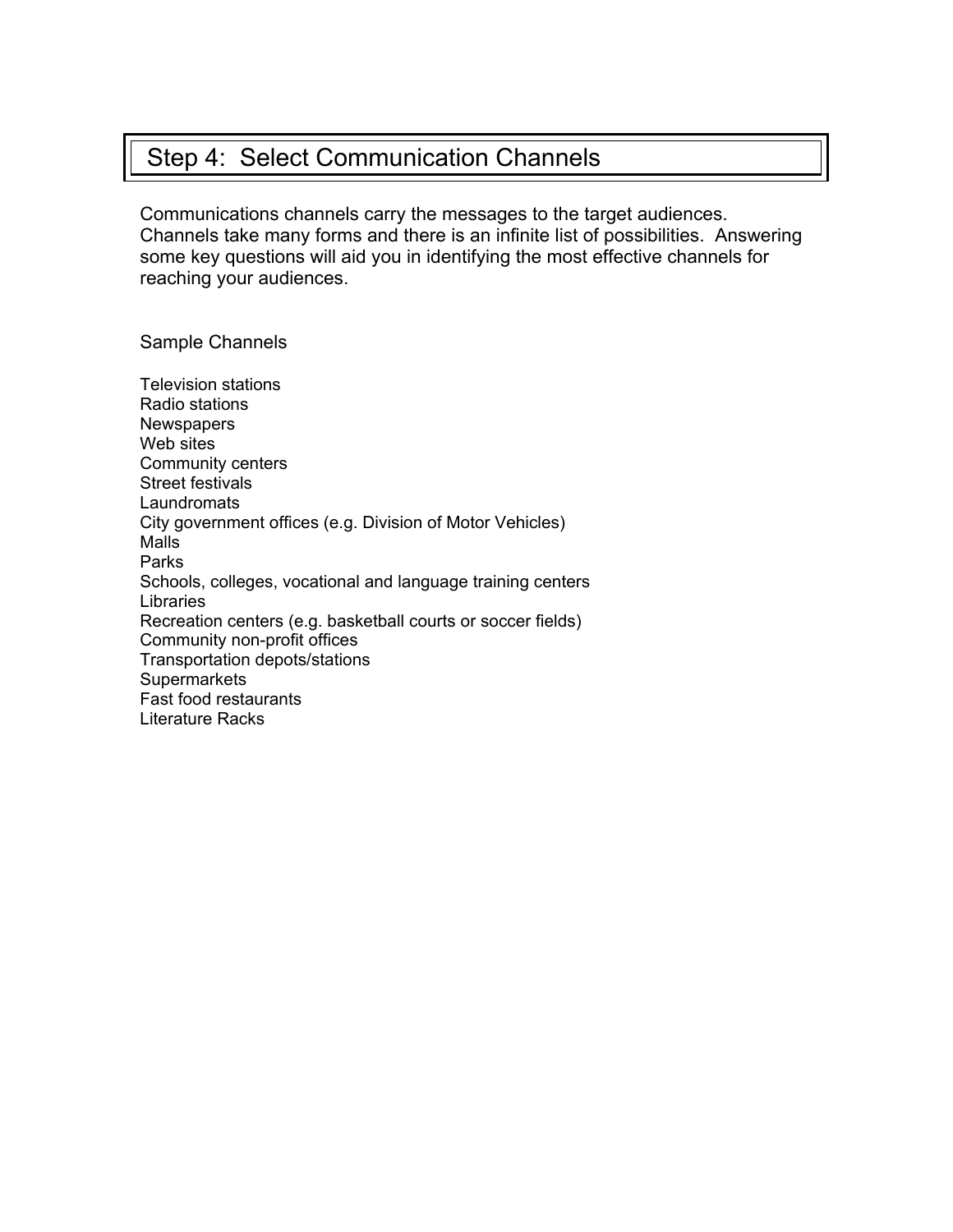### Channel Worksheet (one worksheet for each audience) Note: Use the work you did in Step 2 to help you with these worksheets.

Audience:

Where or from whom does this audience get its information? Who do they find credible?

Where does this audience spend most of its time? Where are they most likely to give you their attention?

Complete list of channels your team wants to use to reach this audience: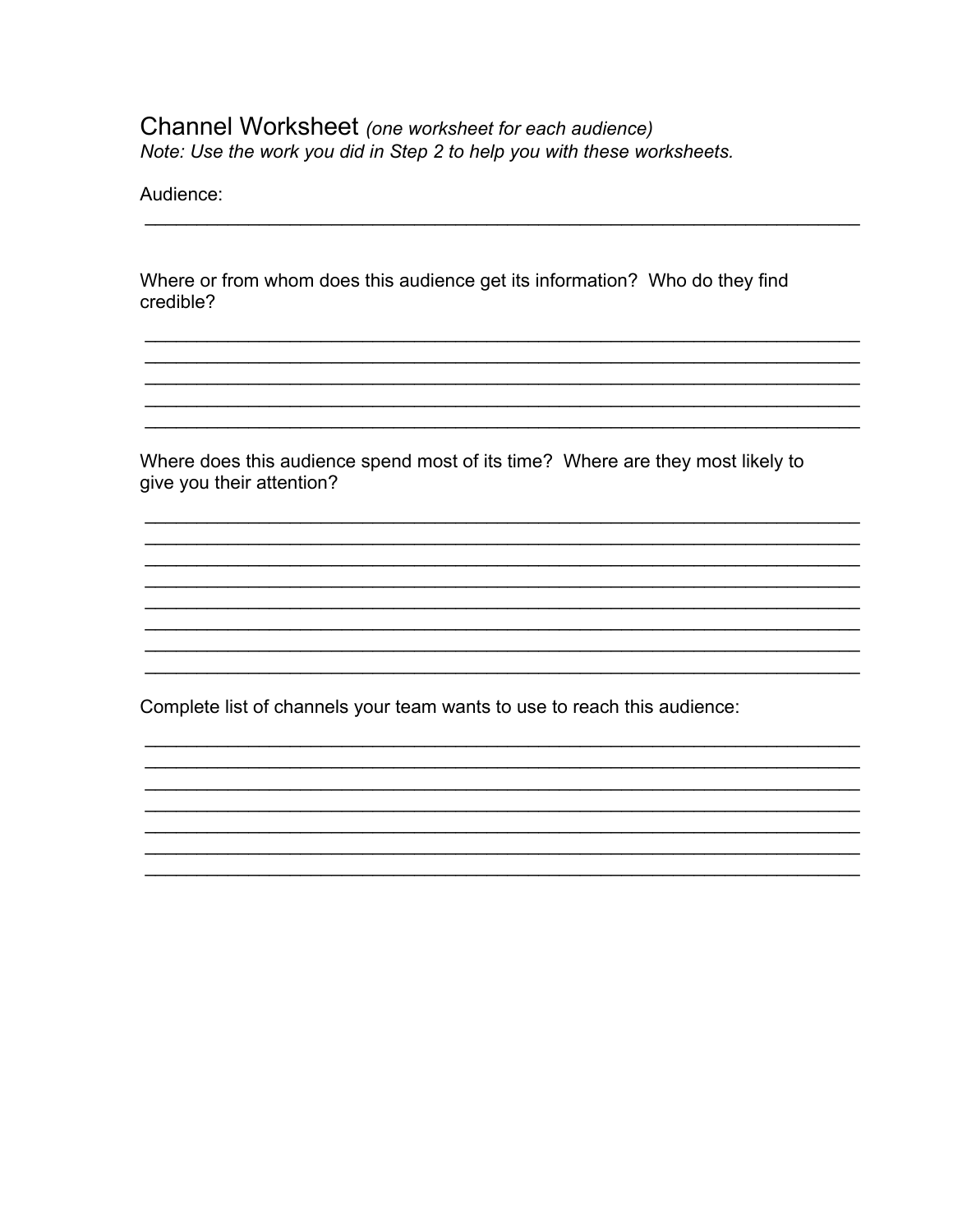# Step 5: Choose Activities and Materials

What are the activities, events, and/or materials—to be used in your selected channels—that will most effectively carry your message to the intended audiences? In choosing these, you should consider:

- Appropriateness to audience, goal, and message
- Relevance to desired outcomes
- Timing
- Costs/Resources
- Climate of community toward the issue/activity
- Cultural appropriateness (including language)
- Environment—geographic considerations

### *Sample Activities*

News conferences Editorial board meetings at newspapers Radio talk or call-in shows A benefit race Parades Web links Conferences One-on-one meetings Open houses Speeches **Hotlines Listservs** Information Fair

### *Materials to Support Activities*

News releases Fliers and brochures Opinion editorials (op-eds) Letters to the editor Posters Public service announcements (PSAs) **Bookmarks** Video presentations Web pages A float in a parade Buttons, pins, and ribbons Promotional items and giveaways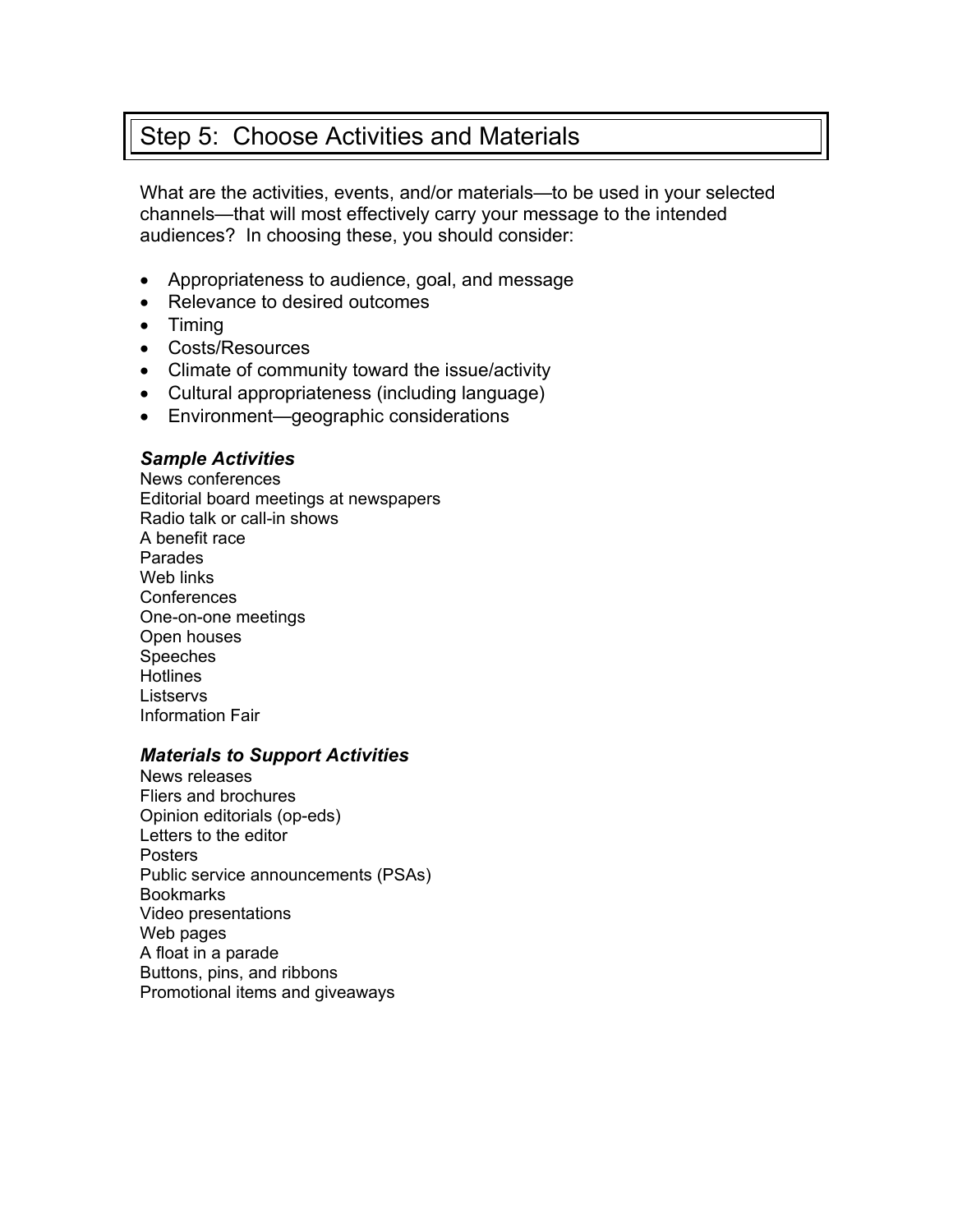# Step 6: Establish Partnerships

Groups, organizations, or businesses may exist that would aid you in reaching your goal by providing funds, expertise, support, or other resources. Please list allies or partners who support or work with your audiences or share in your goals.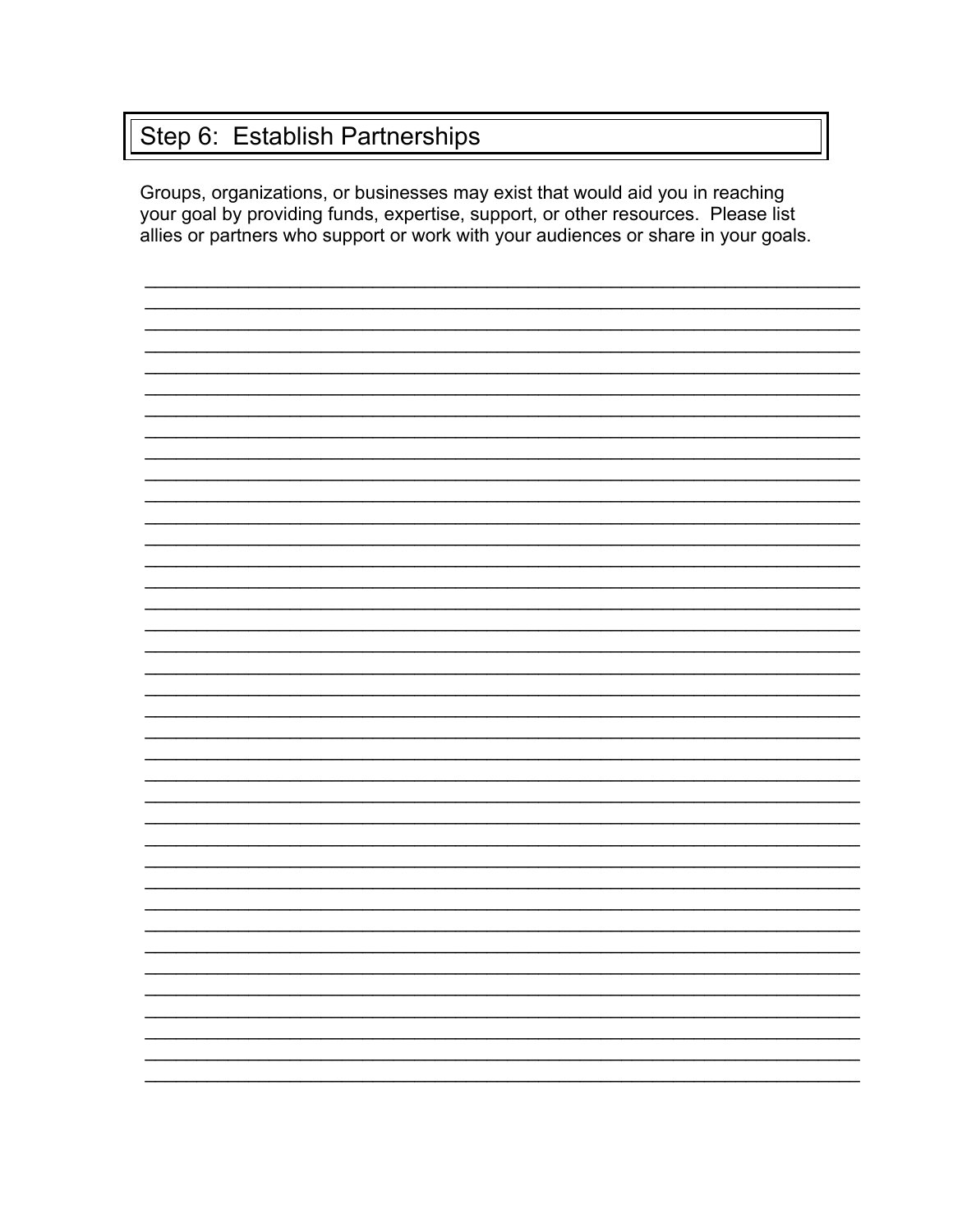# *HARNESSING THE POWER OF PARTNERSHIPS*

### *Allies and Partners*

Groups, organizations, or businesses may exist that would aid you in reaching your goal by providing funds, expertise or other resources toward your communications

The prospect of developing partnerships with area businesses and local organizations may seem overwhelming if you haven't had much experience in working with the private sector. However, there are some practical steps you can follow that will focus your energies and resources where they will be most effective.

#### **Determine Your Needs**

Before you ask for help, it's important to identify what you need most. Make a "Wish List" and include areas like equipment (computers, vehicles, or supplies); services; educational activities and materials; and specific products that can be donated. This list will help set your priorities and guide who you need to contact.

### **Identify Potential Partners**

There may be hundreds of organizations to approach in your community—where do you start? Let your fingers do the walking and start with the Yellow Pages. By using your Wish List to identify categories of need, you can narrow the types of organizations that can help you. Don't limit yourself at this stage and try to be imaginative. For instance, a local pizza parlor may not have an obvious link, but if it is a popular hang-out for high school students, the restaurant might host a pizza party and allow you to hand out information on ORVs.

Other sources for potential partners are your Chamber of Commerce directory, general corporate directories, and personal contacts, including your board of directors or existing coalitions. For national contacts as well as local, there are several national directories that are available at your local library. The Corporate Giving Directory, which is updated annually, is an excellent choice. Don't forget to monitor the local media. Who sponsored that nonprofit ball and where was it held? What company bought the T-shirts for the annual 10K Run to support environmental research? Also, if you have a good relationship with other nonprofits or agencies, they may share their giving list.

#### **Prioritize Your Contacts**

When you have a list of possible contacts, begin making your partnership circle. This circle will help you further identify your most important contacts so you can prioritize your efforts. You've chosen possible partners by category—now look for *personal contacts*. Think of dropping a pebble in the water and watching the ripples spread out. By putting organizations where you already have contacts in the center, you will anchor your effort as you move further and further out.

Start with organizations that have helped in the past—they will be the very center of your circle. Then talk to employees, your board of directors, or coalition members. Who do they know? You may discover that someone on staff went to school with the president of a local bank. Put organizations where you have close personal contacts on the next "wave" of your circle. After examining personal contacts, look for those organizations that would make "perfect partners," i.e., organizations that have supported environmental issues in the past. Keep going until you get to the very outer layer, which would be organizations where you have no contacts at all and no apparent links. Now you have prioritized your outreach list!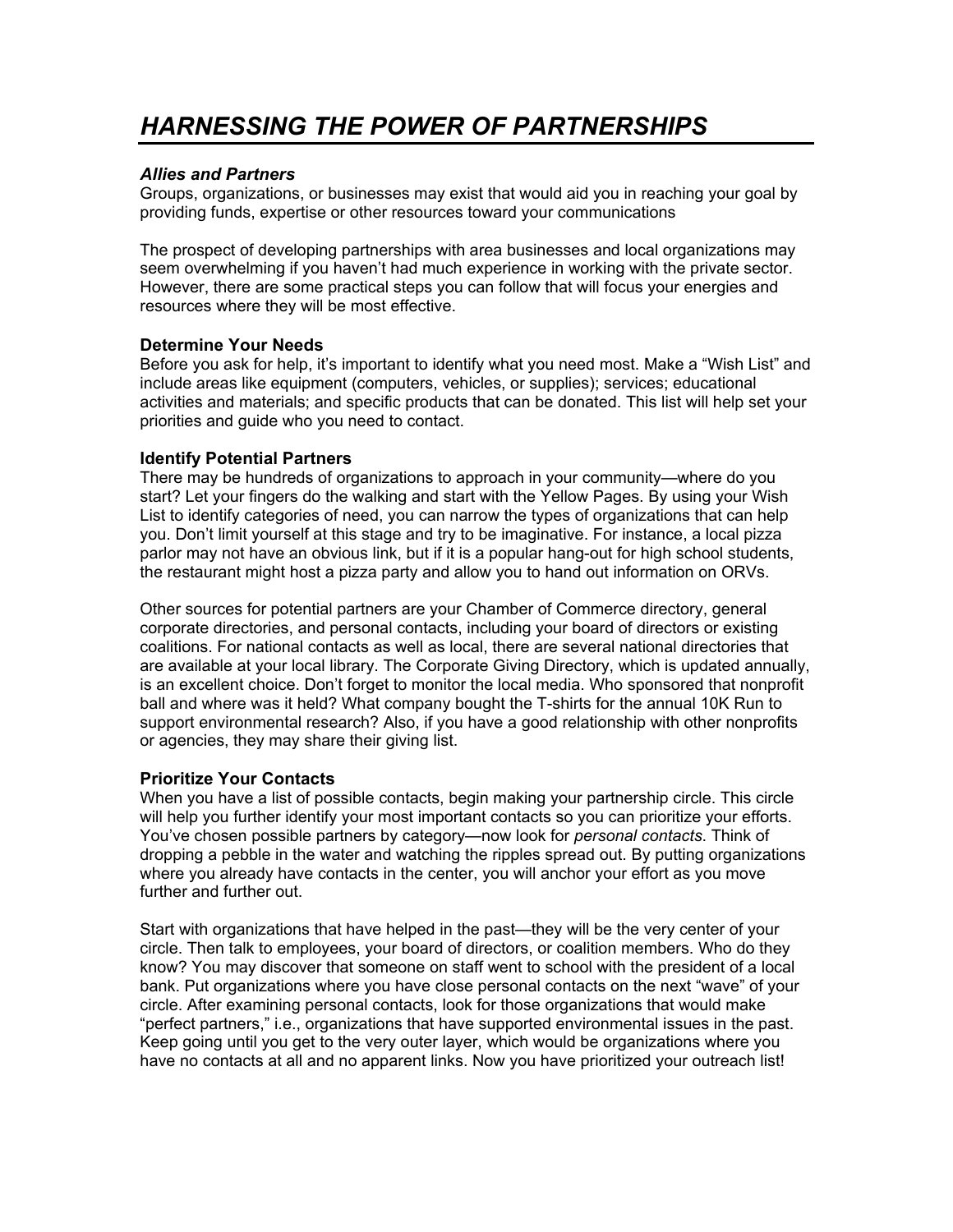The final step before preparing your proposals is finding the correct contact. You may have this information if you've used an up-to-date directory or have a personal contact, but if you're not sure, make a phone call. Ask to whom you would send a partnership proposal; be sure to get the person's name, title, full address, and phone number. And finally, don't overlook the importance of using the Internet to research target organizations.

### **Make Your Proposal Strategic**

Companies have a giving strategy, so your proposal should be strategic too. A fundraiser for a major national nonprofit once said, "There is no corporate philanthropy—they all give for a reason." Most organizations give strategically, meaning they give in an area(s) where they have an interest, want to influence someone or something, or stand to gain something employees, customers, and the community influence those decisions as well. We all know that there can be tough competition for nonprofit support, and that decisions are sometimes made on small details. Look at your partnership circle and carefully look for connections. Has a city councilperson recently dealt with an environmental issue? Look for logical allies and mutual goals and put that information in your proposal.

Make the proposal "mutually beneficial." Just as you have asked for something, be prepared to offer something in return. Try to at least reward the organization with positive community exposure and recognition for its efforts.

Use your best judgment on the proposal. If you know someone, a letter may suffice. If you're sending a proposal to a large company, you may want to send a letter, an information kit, and a recent newspaper article on what your organization is doing in the community. Always demonstrate the importance of the issue, the importance of the program in the community, specifically how the organization can help strengthen your efforts and how the organization will benefit from its participation.

#### **Face-to-Face Follow-up**

About a week after sending your proposal, call the contact to verify that he/she received the information. At this point, introduce yourself (if you don't know the contact already) and offer to answer questions or send more information. Ask when would be a good time to call back to schedule an appointment; mark the date and call promptly at that time.

The best way to "sell" the proposal is face-to-face where you can talk about the campaign, its goals, and its accomplishments. It's important to be realistic. Smaller businesses may not have extra funds to support community programs, but may be able to provide in-kind support. They may be willing to include information on ORVs in their mailings to the community, fliers to circulate to their employees, in their stores, etc. If you've done your homework, you will be able to request help that the company will gladly agree to provide.

### **Make Your Community Partners Part of Your Team**

Don't ask for something and then never contact the organization again! Keep a database of all donors (even listing those who said they might give in the future) and recognize them periodically with a personal note or newsletter. Keep them informed on what's happening with ORVs and other environmental issues in the community and continually offer opportunities for participation, including volunteering. Also, offer a chance for feedback so you can establish a two-way dialogue with your partners. A town meeting, an online seminar, or a presentation, are all ways to share information with your partners. Make them team members and they will continue to support you for years to come!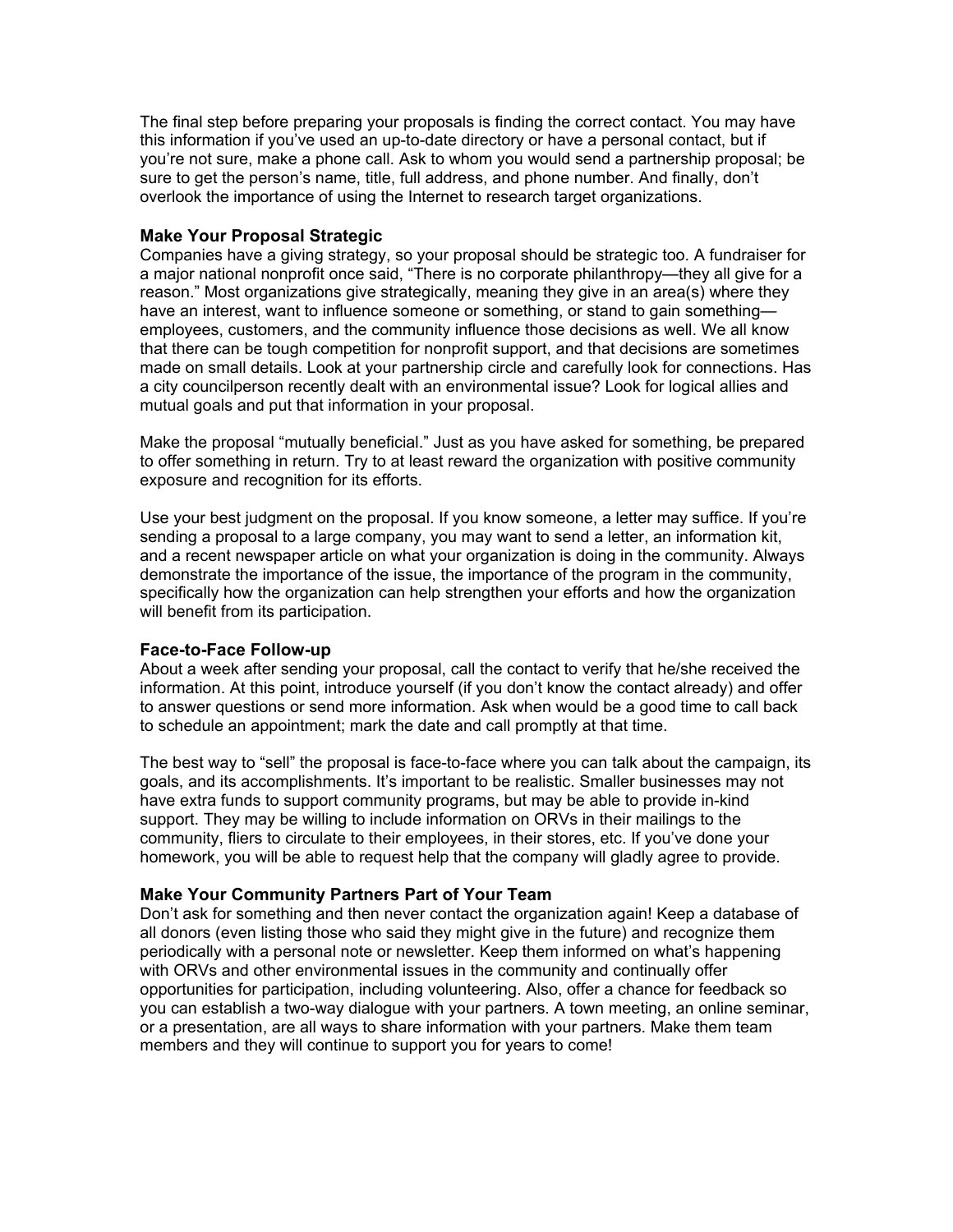# Step 7: Implement the Plan

*There are many tools for organizing yourself around time, dollars, and staff needed to implement an initiative. One approach is given here as an example. Of course you should feel free to use your own tried and true management tools.* 

Use the following steps to determine time, budget and staffing needs:

- 1. List all activities
- 2. Under each activity, outline the steps, in order, that will lead to its completion
- 3. Assign a budget estimate to each step
- 4. Assign a staffing needs estimate to each step
- 5. Working backwards from the activity completion point, assign a date for each step in the activity.

You can plot your dates on calendar pages if you'd like, or you can organize them in another timeline such as a Gantt chart (date/timeline runs horizontally across page; tasks are listed in chronological order down left-hand side. A line extends across the page from each task, showing the date work begins and ends on that task or subtask).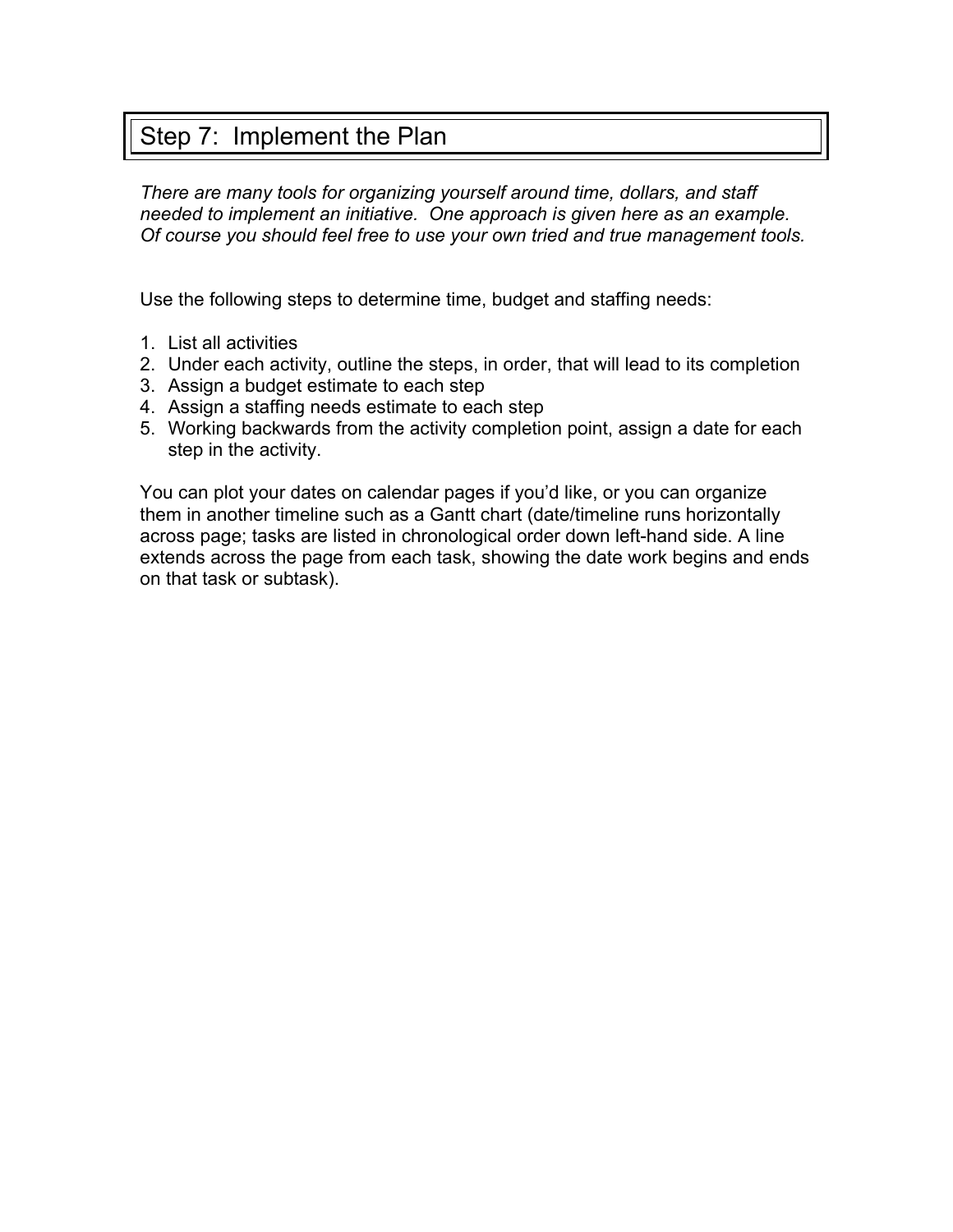# Sample Timeline Planning Sheet

### **Activity: Place print PSAs in up to 25 periodicals, newsletters, or bulletins**

- □ [Preliminary Work] Design camera-ready PSA "slicks" ;10 person hours.
- [Weeks 1 & 2] Identify list of potential placement opportunities and get names and addresses of public service director or advertising manager for each publication; (local phone charges); 4-6 person hours.
- [Week 1] Draft/review/refine cover letter to director/manager; \$0.00; 2 person hours.
- [Week 2] Print letters; \$0.50 (paper); 1 person hour.
- [Week 2] Acquire flat envelopes and blank labels for mailing; \$10.00; 1 person hour.
- □ [Week 2] Create labels for mailing; \$0.00; 3-4 person hours.
- [Week 2] Assemble mailing; \$0.00; 2-3 person hours.
- [Week 2] Mail print PSAs; \$13.75 (.55x25); .25 person hour.
- □ [Week 3] Begin follow-up calls to PSA directors to encourage placement; (local calls); 6-8 hours (could be done by 2 persons;).
- [Weeks 3-10] Monitor PSA placement; \$5.00 to purchase papers; 3-4 person hours.
- [Week 10] Write report about initiative, its outcomes, midcourse corrections, and things you would do differently next time; \$2.00 paper & repro; 4-6 person hours.
- □ [Week 10 or 11] Circulate to appropriate members of your organization; \$0.00; 1-2 person. hours

Total direct costs: \$31.25

Labor: 28-38 person hours (over 4-10 weeks' time after acquiring PSAs)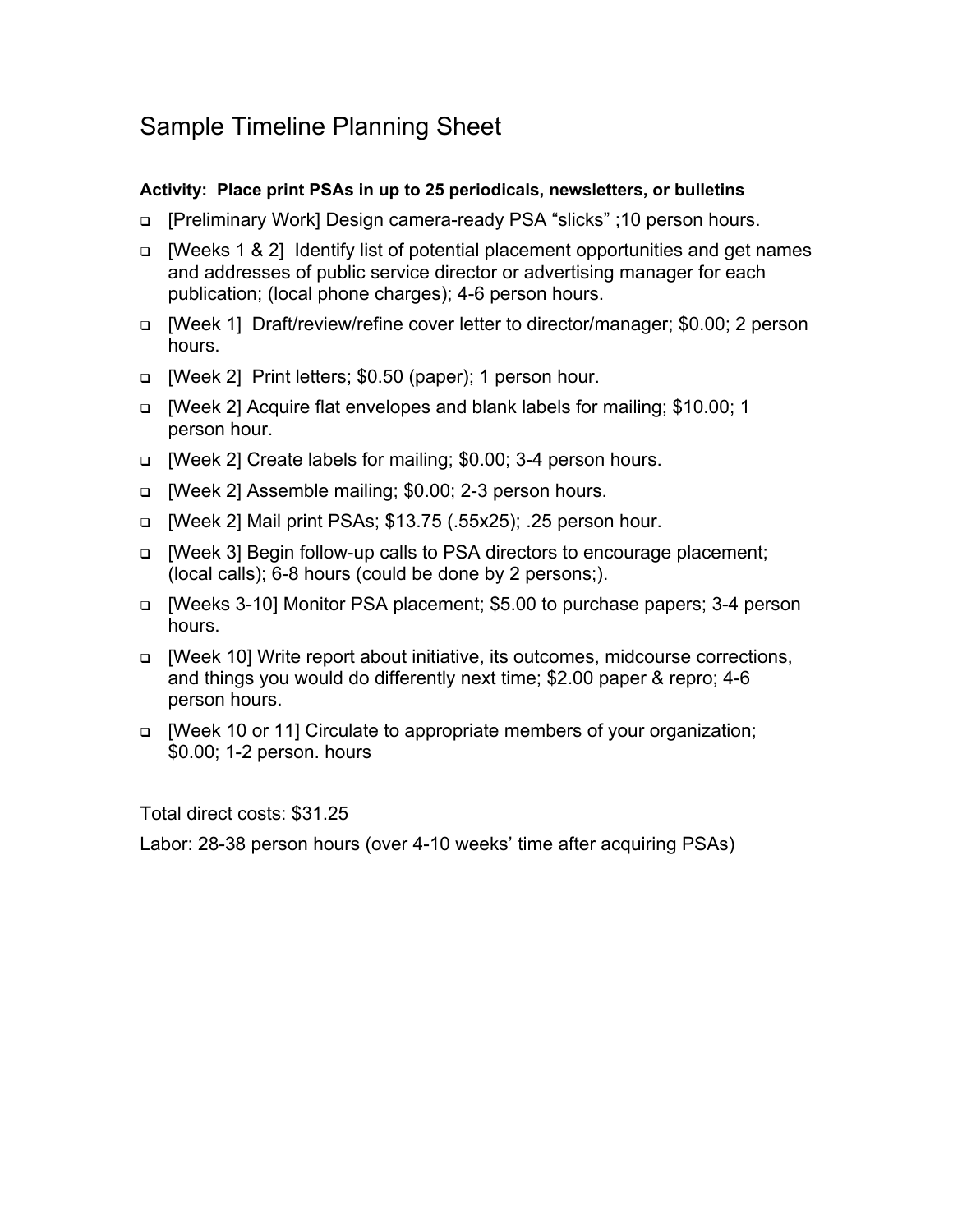# Step 8: Evaluate and Make Mid-Course Corrections

- Specify times to take stock of progress in completing communications plan.
- Determine strengths and weaknesses.
- Identify obstacles.
- Create and implement new approaches for success.
- Consult with communications technical assistance advisors.